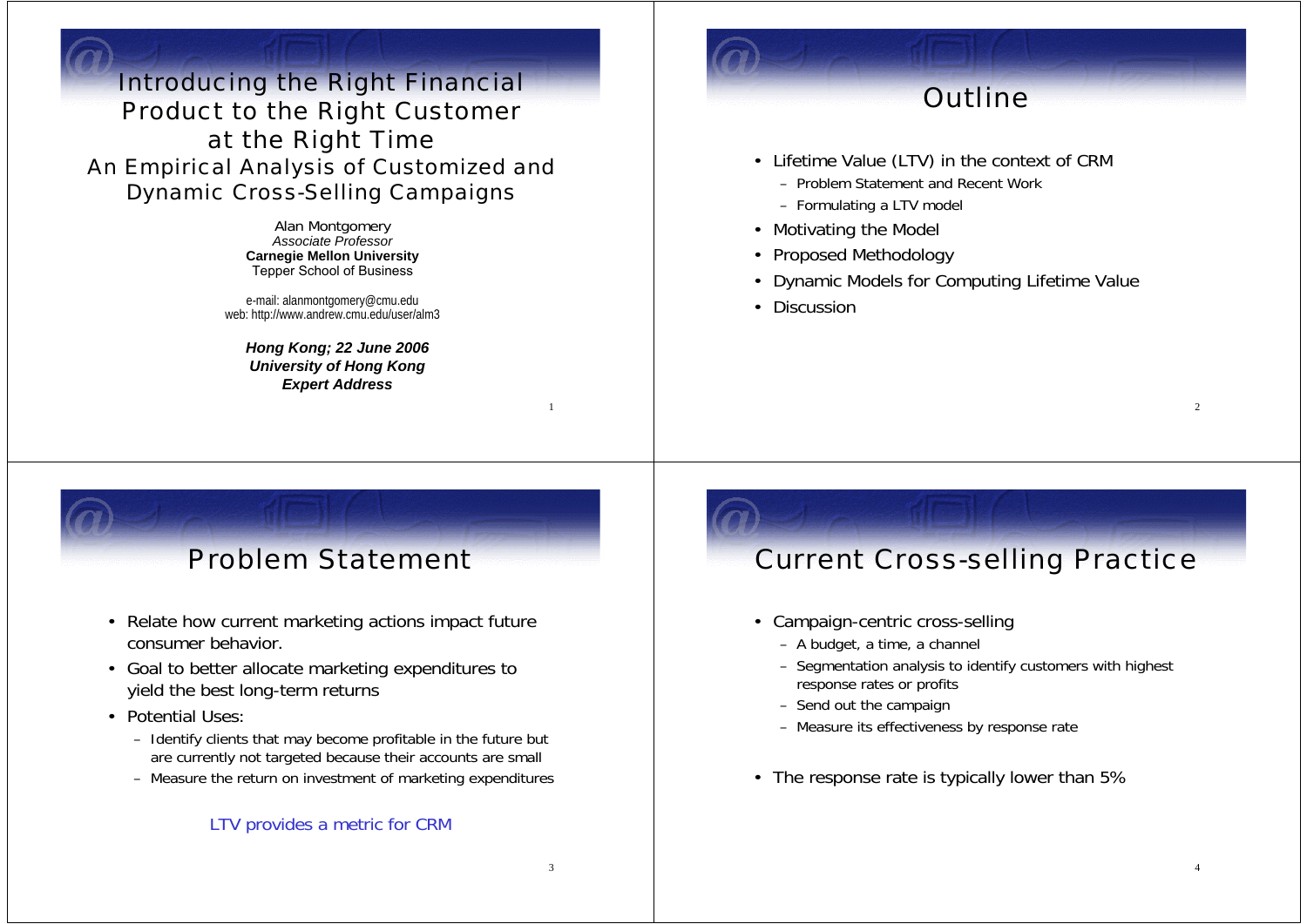

#### Recent Workon Customer Lifetime Value

Customer Lifetime Value as a Metric for Customer Relationship Management

Boulding, Staelin, Ehret, and Johnston (2005; Journal of Marketing, "A Customer Relationship Management Roadmap")

#### What is known about CRM?

- CRM is the outcome of the continuing evolution and integration of marketing ideas and newly available data, technologies, and organizational forms
- • The field of CRM has begun to converge on a common definition
- Companies have developed proven CRM practices that enhance firm performance
- Holding fixed the level of CRM investment, the effectiveness of CRM activities depends on how CRM is integrated with the firm's (a) existing processes and (b) preexisting capabilities
- • Effective CRM implementation does not necessarily require sophisticated analyses, concepts, or technology
- The core of CRM is the concept of dual creation of value.

#### Potential Pitfalls and Unknowns in CRM Implementation

•

- The successful implementation of CRM requires that firms carefully consider issues of consumer trust and privacy
- The successful implementation of CRM requires that firms carefully consider issues of consumer fairness
- • Inappropriate and incomplete use of CRM metrics can put the firm at risk of developing core rigidities, thus leading to longterm failure
- Successful implementation of CRM requires that firms incorporate knowledge about competition and competitive reaction into CRM processes
- • Effective CRM implementation requires coordination of channels, technologies, customers, and employees

#### Method Issuesfor Further CRM Research

- • CRM research should focus on the interaction among subprocesses or the interaction among processes, not total CRM systems
- CRM research should have the appropriate measures available for the desired insights
- Research should provide conclusive evidence with respect to the causal effects of CRM activities
- • Research should acknowledge that firms do not choose CRM activities in the abstract; instead, they choose these activities on the basis of market response to these activities along with other factors, such as particular firm skills and capabilities
- CRM research should suitably address potential heterogeneity in customer behavior
- The research results should generalize rather than be idiosyncratic to the chosen research domain.

7

5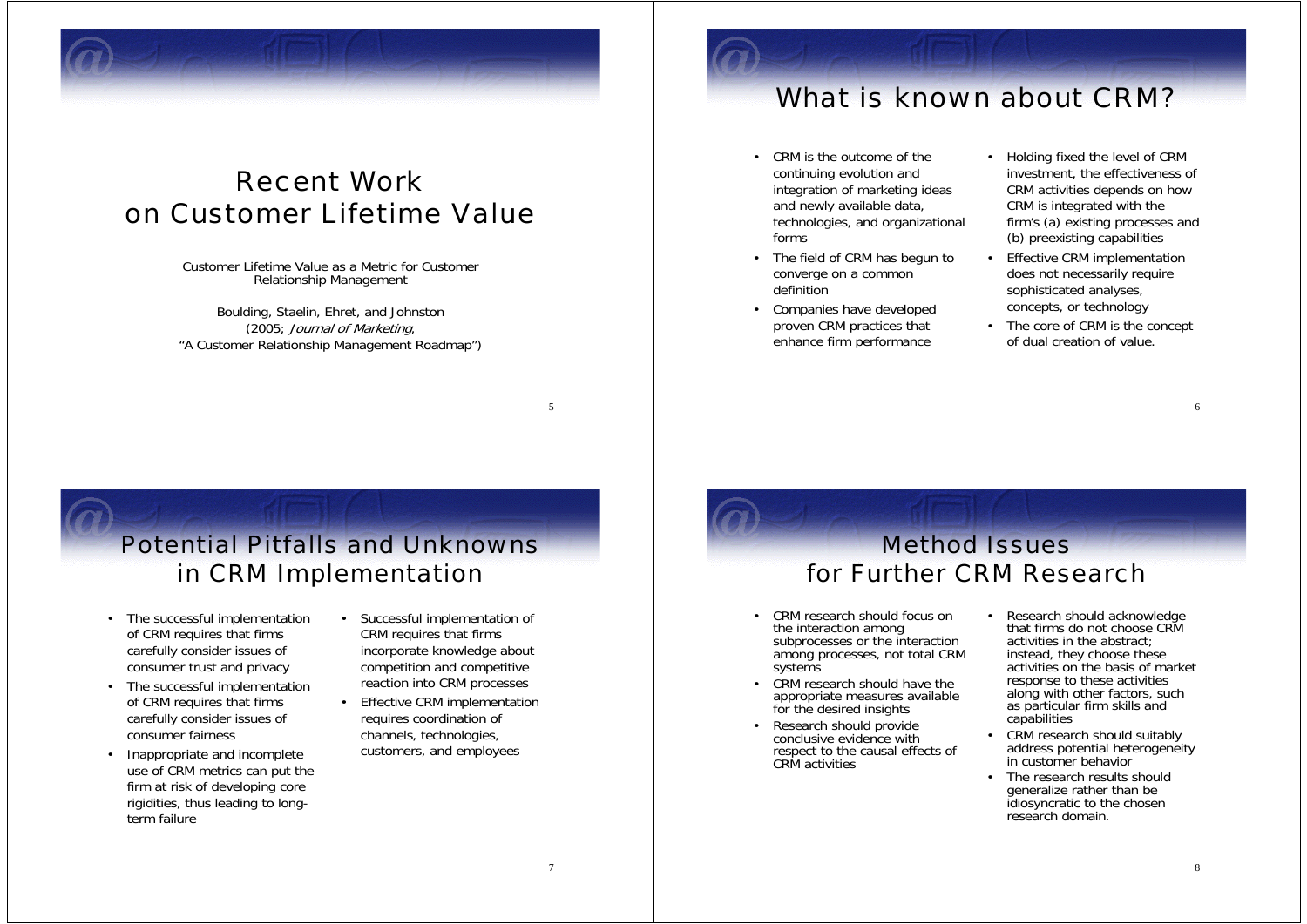

#### Calculating Lifetime Value

#### Calculating Lifetime Value

- Determining customer value involves identifying the cash flows received from a client, the cash outflows needed to establish and maintain the relationship, and the duration of the relationship.
- Inflows:
	- Number of transactions per period
	- Profit on those transactions
- Outflows
	- Acquisition costs
	- Development and retention costs
- The time horizon is long-term  $\rightarrow$  cash flows are discounted.

An Idealized Example of Lifetime Value



#### Motivating Lifetime Value Analysis

9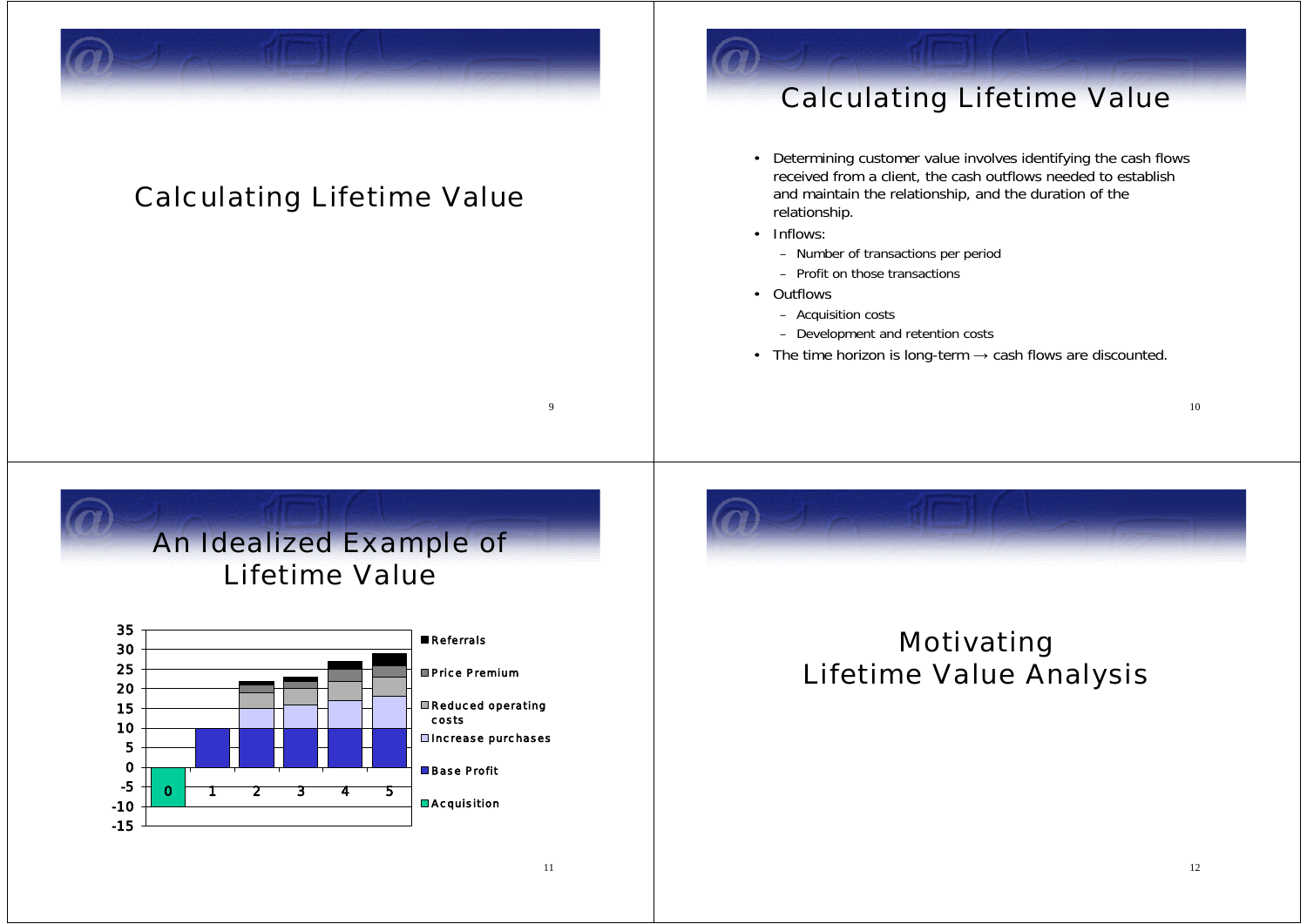## Methodology

- Develop a segmentation scheme so that the segments may reflect:
	- Life cycle status: young versus old, affluent versus mass
	- Product usage: heavy versus light, borrower or saver
	- Profit/Usage Segments: high versus low profit consumers

13

• Predict transitions between segments using client information and/or marketing campaign targeting

#### Motivation

- Acquire customers early in their lifecycles when they are more receptive and less costly to acquire
- Example
	- Consumers who have deposits are more likely to take out loans
	- Strategically target consumers who appear to be underutilized to increase long-term value
	- Problem: Avoid allocating dollars from effective promotions to less effective long-term gains. Must have a reliable method for estimating customer value.

15 Example Period 1 Period 2State 1State 2 Low Profit, More Receptive High Prob. High Profit, Less Receptive Low Profit, **More Receptive**  $\overline{P}$   $\overline{O}$ 

#### Segmentation Switching **Patterns**

Using Demographic/Lifestyle Patterns to Identify Changes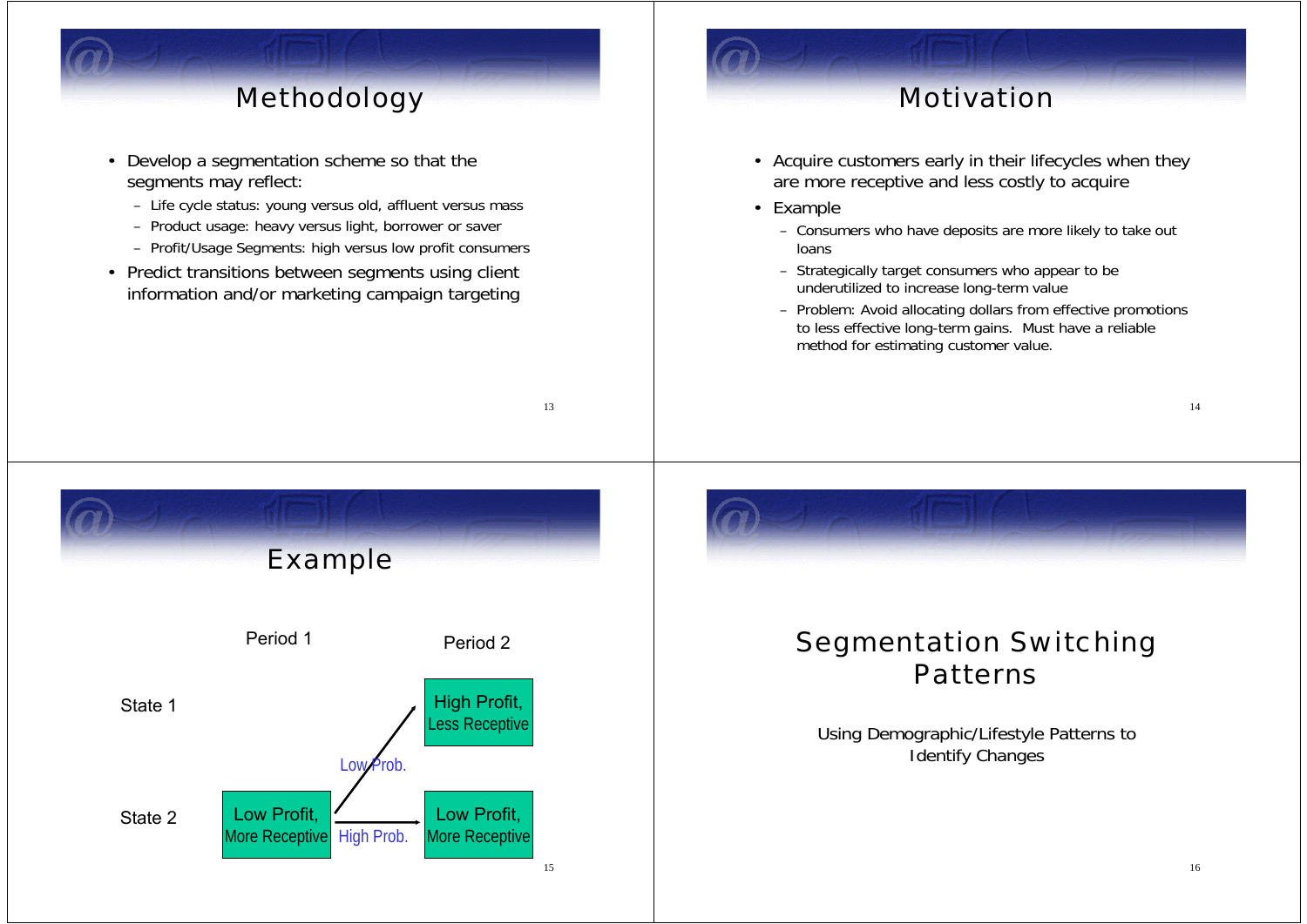| <b>Segment: Lifestyle Profiles</b> |                                       |    |                                      |    |                               |  |
|------------------------------------|---------------------------------------|----|--------------------------------------|----|-------------------------------|--|
|                                    | E HELVIS AND A                        | 15 | <b>Affluent Beginnings</b>           | 29 | <b>Striving Young Metros</b>  |  |
| $\overline{2}$                     | <b>Ine Afflicht Reined</b>            | 16 | <b>Affluent Renters</b>              | 30 | Lower Middle Metro Owners     |  |
| 3                                  | Comforably Retired                    | 17 | <b>High Asset Mass Market Savers</b> | 31 | Lower Middle Exurban Owners   |  |
| 4                                  | <b>THE REASSEN REGISTER INVESTORS</b> | 18 | Pre-Retired Metro America            | 32 | Lower Middle Town Blues       |  |
| 5                                  | <b>ING DEASSERS ON DEAL BOOMERS</b>   | 19 | Urban Boomer Builders                | 33 | Young Urban Renters           |  |
| 6                                  | <b>High Asset Exurban Boomers</b>     | 20 | <b>Sunbelt Traditionalist</b>        | 34 | Lower Boomer Renters          |  |
| 7                                  | <b>Elite Pre-Retired Spenders</b>     | 21 | <b>Country Builders</b>              | 35 | <b>Suburban Senior Owners</b> |  |
| 8                                  | <b>Metro Elite Boomers</b>            | 22 | Up and Coming Young Climbers         | 36 | <b>Conservative Retireds</b>  |  |
| 9                                  | <b>Exurban-Elite Boomers</b>          | 23 | <b>Urban Mass Market Owners</b>      | 37 | Lower Market Owners           |  |
| 10                                 | <b>Young Savy Elites</b>              | 24 | <b>Rural Mass Market Owners</b>      | 38 | <b>Metro Downscale</b>        |  |
| 11                                 | <b>High Asset Affluent Climbers</b>   | 25 | Urban Boomer Spenders                | 39 | <b>Rural Downscale</b>        |  |
| 12                                 | <b>Established Empty Nestors</b>      | 26 | <b>Aspiring Young Spenders</b>       | 40 | <b>Inner City Strugglers</b>  |  |
| 13                                 | <b>Metro Achievers</b>                | 27 | Midscale Metro Renters               | 41 | Downscale Sunbelt Security    |  |
| 14                                 | <b>Greenbelt Achievers</b>            | 28 | Midscale Rural Renters               | 42 | Downscale Retired             |  |
|                                    |                                       |    |                                      |    |                               |  |

17

#### How to become<sup>a</sup>"High Asset Suburban Boomer"

|       | Probability Segment in the Previous Year                             |
|-------|----------------------------------------------------------------------|
|       | 70% High asset suburban boomers                                      |
|       | 8% High asset affluent climbers                                      |
|       | 5% The wealth market                                                 |
|       |                                                                      |
|       | 4% High asset pre-retired investors<br>3% High asset exurban boomers |
|       | 2% The affluent retired                                              |
|       | 1% Metro Elite boomers                                               |
|       | 1% Affluent renters                                                  |
| $-6%$ | Other                                                                |



5% | High Asset Affluent Climber Exurban – Elite Boomers 4%3% | Midscale Rural Renter 3% | High Asset Pre-Retired Investor Urban Boomer Spenders 3% 3% | Metro Elite Boomer 25% Other



#### Our Proposed Methodology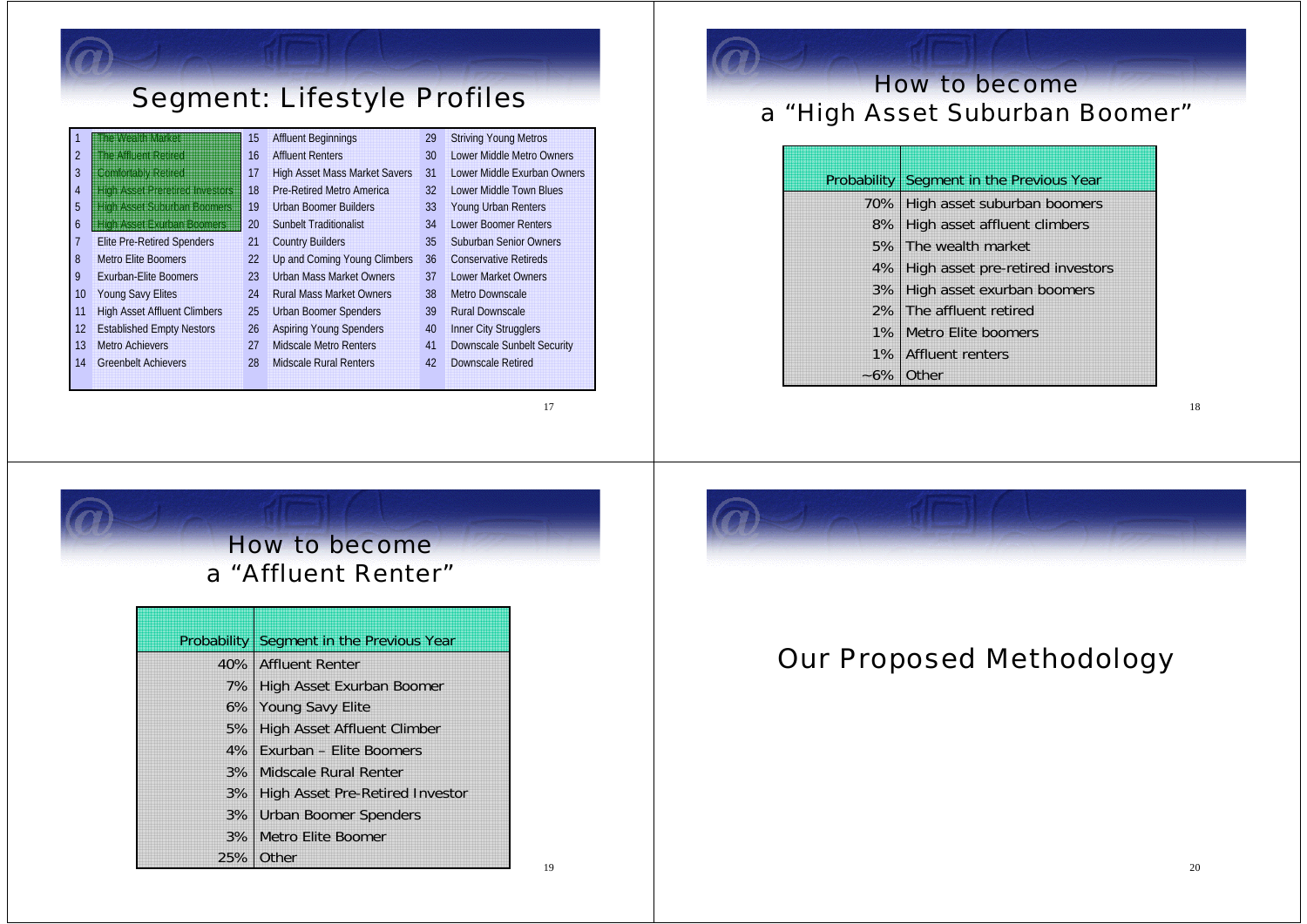#### Understanding Customer-centric Cross-selling Campaigns Process

- Latent and evolving financial state is an important driver for purchase decision
- Cross-selling campaign has multiple effects to build relationship
	- Advertising
	- Educational
	- Promotional
- Take into account channel preference
- Should have future in mind and be pro-active
- Cross-selling campaigns should be multi-staged, multichanneled and multi-segmented proactive process

21

#### Our Proposed Solution of Customer-Centric Cross-selling **Campaigns**

- Formulate cross-selling campaign decisions as a stochastic dynamic programming problem with the goal of maximizing long-term profit.
- An integrated framework that
	- follow the heterogeneous and dynamic evolution of financial maturity of each individual customer
	- model both the direct and indirect effects of cross-selling campaigns
	- proactively take into account future
- •Solve for a sequence of optimal cross-selling interactions
- The derived customer-centric solutions
	- describe when to introduce which product to whom using which channel
	- are customized, dynamic, consistent, and proactive

22

### Notation

Customers i=1,…I Product  $j = 1, \ldots, J$ Time  $t=1,...T$ Promotion tools k=1,…K

Customer purchase of financial accounts:  $Y_{\text{ijt}}$  = whether to purchase product j at time t for all j=1,..,J

Bank decision:

 $Z_{i_{ikt}}$  = whether to send promotion to customer i about product j at time t using channel k

#### Development of Latent Financial Maturity

- Hidden Markov Model
- Each customer has
	- s states
	- a probability P<sub>it</sub> to switch to another state
	- Which can be driven by consumer's demographic/lifestyle characteristics, financial status, and bank activities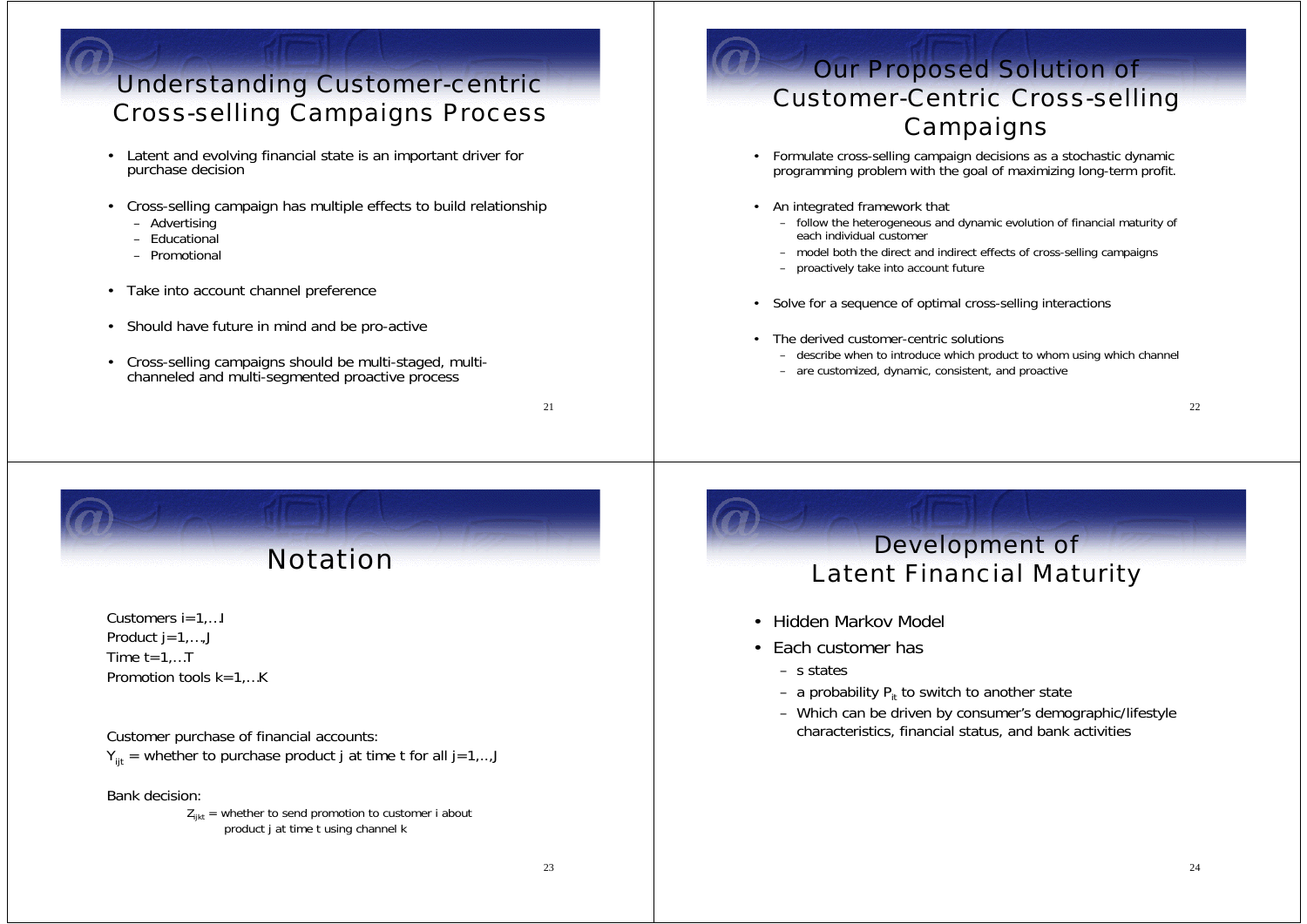#### Customer Purchase Decisions

Customer chooses which type of account to open based upon latent value/utility of the account. Purchase decision is driven by cross-selling campaigns, switching cost, wealth and others Modeled with a Multivariate binary logit

 $Y_{ijt} = \begin{cases} 1 & \text{if } U_{ijt} > 0 \\ 0 & \text{otherwise} \end{cases}$ 

$$
U_{ijt}(s) = \beta_{0ij}(s) + \beta_{1i}(s) \sum_{k=1}^{K} \sum_{j=1}^{J} \sum_{\tau=1}^{t-1} Z_{ijk\tau} + \sum_{k=1}^{K} \beta_{2ijk}(s) Z_{ijkt} + \beta_{3i} \mu_{\Delta B A L_{ii-1}} + \beta_{4i} \sigma_{\Delta B A L_{ii-1}} + \beta_{5i}(s) COMP_{it} + \beta_{6i}(s) TENURE_{it} + \varepsilon_{ijt}(s)
$$

25

#### Expected Customer Profit

$$
E[PROFIT_{i\tau} | Z_{ijkt}] = \sum_{\tau=t}^{T} \delta^{\tau-t} \sum_{j=1}^{J} [PROB_{ij\tau}(Y_{ij\tau} = 1) * E[BAL_{ij\tau}] * r_j - \sum_{j=1}^{J} \sum_{k=1}^{K} c_k Z_{ijkt}]
$$

$$
E[BAL_{ijt}] = \varphi_{0i} + \phi_{1i} BAL_{ijt-1} + \xi_{ijt}
$$

*PROB<sub>i</sub>(s)* Probability of customer *i* in financial state *s*  $E[p_{ij}|I_{ij}^{\dagger}\tilde{Z}_{ij}I_{ij}]$  Expected profit of customer I given the bank's information on the customer and past cross-selling campaigns Average margin of product *j BAL<sub>ijt</sub>* Balance of customer *i* of product *j* at time *t*  $PR(Y_{n=1}^{T})$  Probability of purchasing product *j* Probability of purchasing product *j* 

26

#### Firm's optimal decisions (dynamic programming problem)

$$
Max_{Z_{ijkl}} \sum_{\tau=t}^{T} \delta^{\tau-t} \sum_{j=1}^{J} [PROB_{ij\tau}(Y_{ij\tau} = 1) * E[BAL_{ij\tau}] * \pi_j - \sum_{j=1}^{J} \sum_{k=1}^{K} c_k Z_{ijk\tau}]
$$
  
s.t. 
$$
\sum_{i=1}^{I} \sum_{j=1}^{J} \sum_{k=1}^{K} \sum_{\tau}^{T} c_k Z_{ijk\tau} = B
$$

- Decision variables: when (t) to send out solicitation to which customer (i) to cross-sell which product (j) using which channel (k).
- State variables: demand maturity, expected profit



- Large regional bank with complete banking services
	- 885 households, from November 2003 to November 2004
	- Monthly cross-selling campaigns received and monthly banking activities
	- Demographic information
- • Five categories
	- Checking (C)
	- Savings (S)
	- MBNA/Credit card (M)
	- Lending (L)
	- Others (O)
- Allow for repeat purchases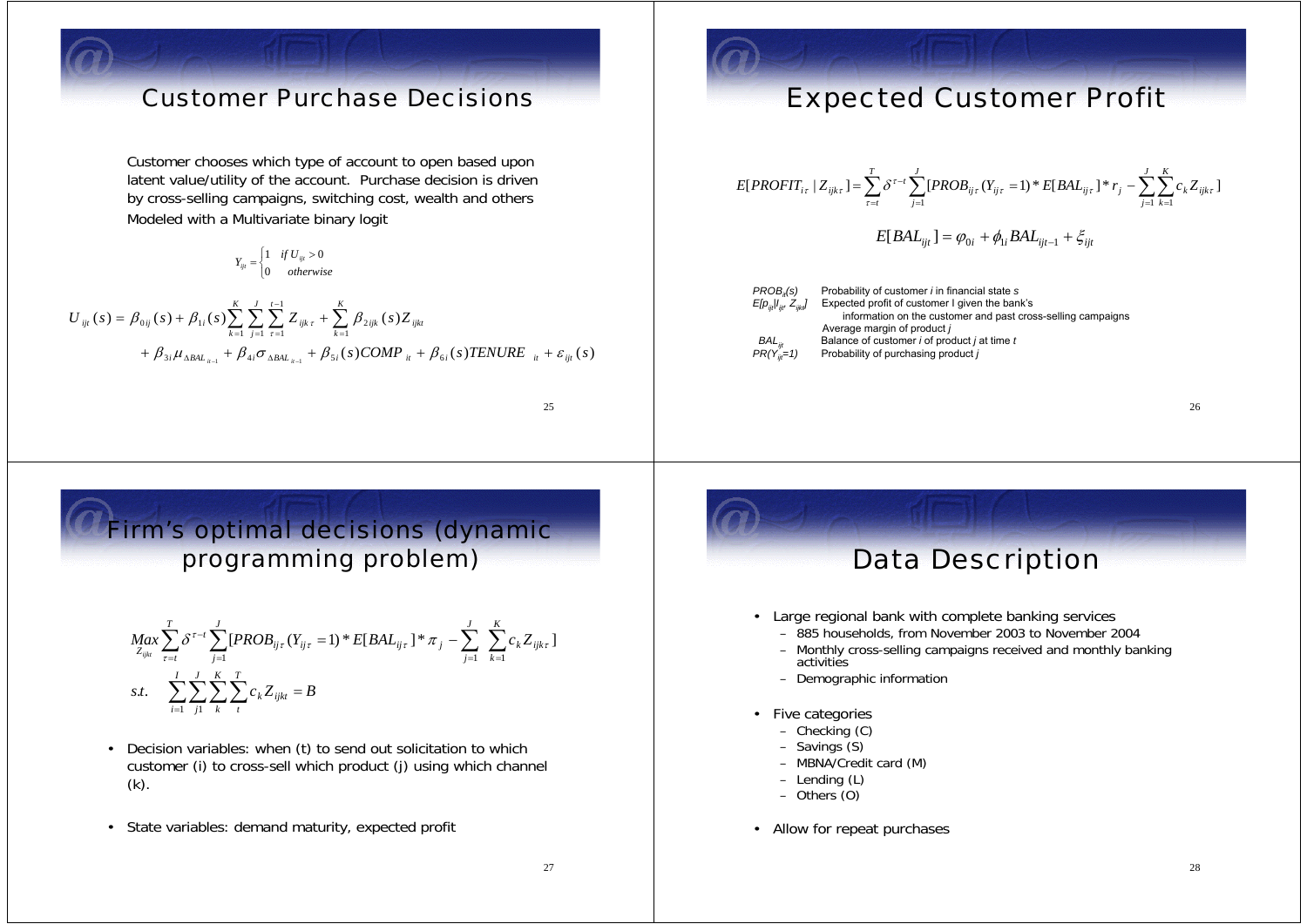### Evolving Customer States



29

#### How solicitations change with financial states



### Impact of Age on Cross-Selling





31